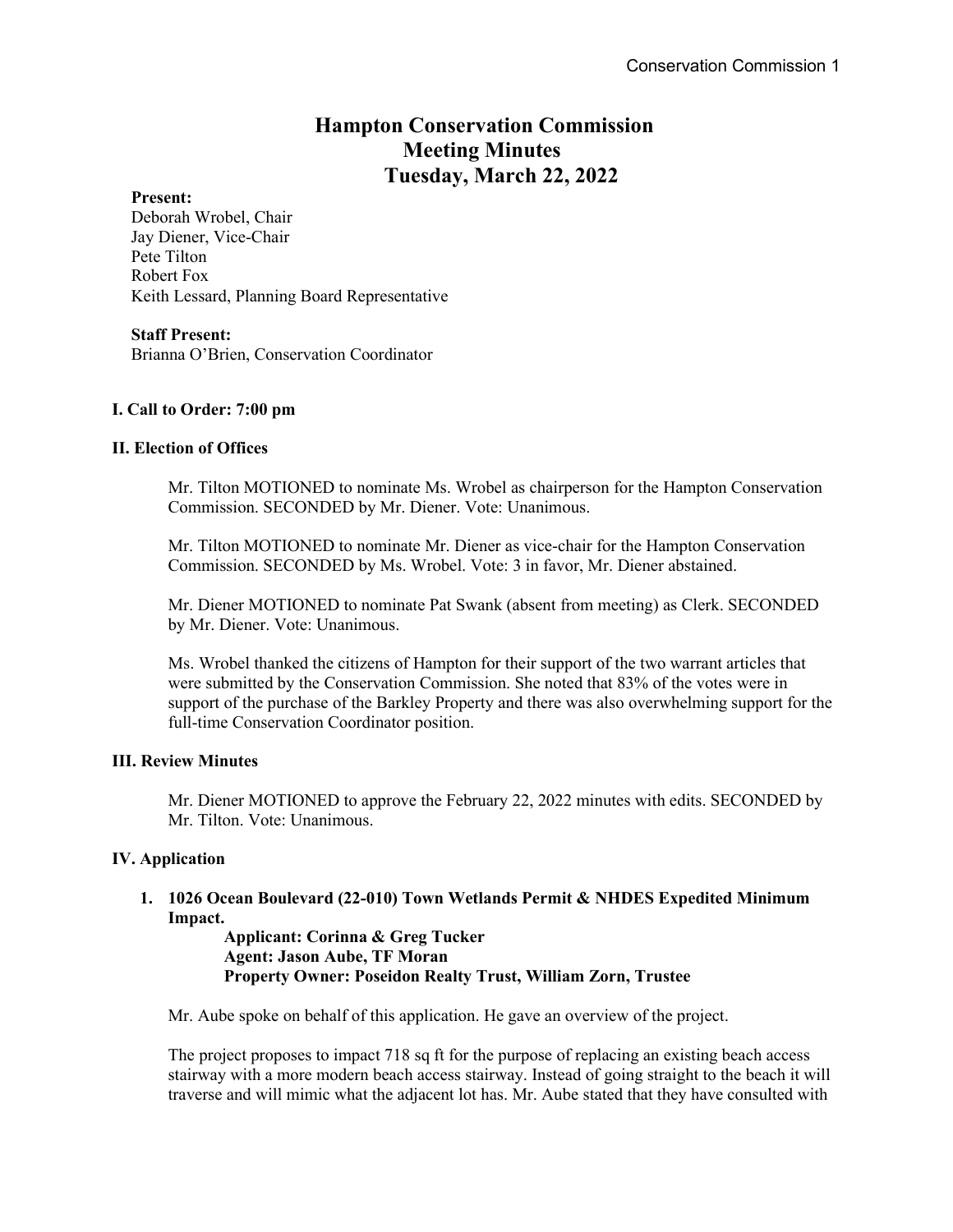NH fish and game, the New Hampshire Natural Heritage Bureau, the Commission of Historical Resources, and other relevant state and federal entities and none have voiced any concerns.

Ms. Wrobel referred to a prior conversation and asked about the access. Mr. Aube stated that they are going to determine the window of opportunity to get a mini excavator on the beach. He is open to any guidance from the Conservation Commission.

Ms. Wrobel noted that accessing the beach may require permission from the Board of Selectmen. Mr. Diener confirmed that Mr. Aube will have to go to the Board of Selectmen and that he will also want to get in-touch with the Department of Public Works about restoration at the access point once the project is complete.

Mr. Aube discusses the optimal time frame for access with the commission. It is agreed that sometime before the end of May would be best.

Ms. O'Brien asked if it is possible to access via the side of the property. Mr. Aube noted that there is a passageway on the southerly side of the property. This access will be their first approach. Ms. O'Brien noted that they will likely still need Board of Selectmen permission to access the beach. Ms. Wrobel added that it depends on if the land is town or state owned. Mr. Aube believed it was town property. Ms. O'Brien stated that it would be preferable to bring the excavator through the passageway on the property.

Mr. Lessard asked if the excavator would be able to perform effectively from the property. Mr. Aube stated that it would be tricky, but they are coordinating with the contractors.

Ms. Wrobel advised Mr. Aube to send a note to Ms. O'Brien if he needs any guidance on who to contact for approvals.

Mr. Diener pointed out that the drawings show the stairs encroaching on town property. Mr. Aube confirmed this and ensured that they are in the process of making arrangements to make that possible. He noted insurance and approvals being obtained.

Mr. Diener asked about fall-back options if the Board of Selectmen say no to the request. Mr. Aube explained that they have not explored other options and cited that the property next door seemed to receive approval for the same thing. Mr. Tilton noted that the next door property may have been pre-existing. Mr. Diener added that next door they may not be on town property. Mr. Aube referenced the NH mosaic showing the property lines.

Mr. Diener and Mr. Aube confirmed that the only changes within the 50 foot buffer are the stairs and plantings.

Mr. Lessard suggested that Mr. Aube calls the Planning Office.

No public comment.

Mr. Diener MOTIONED to recommend approval of the Town Wetland Permit based on the plan dated 2-7-22, pending the Board of Selectmen approval for access to town land. SECONDED by Mr. Tilton. Vote: Unanimous.

Mr. Tilton MOTIONED for the Chairman, Ms. Wrobel, sign the expedited permit. SECONDED by Mr. Diener. Vote: Unanimous.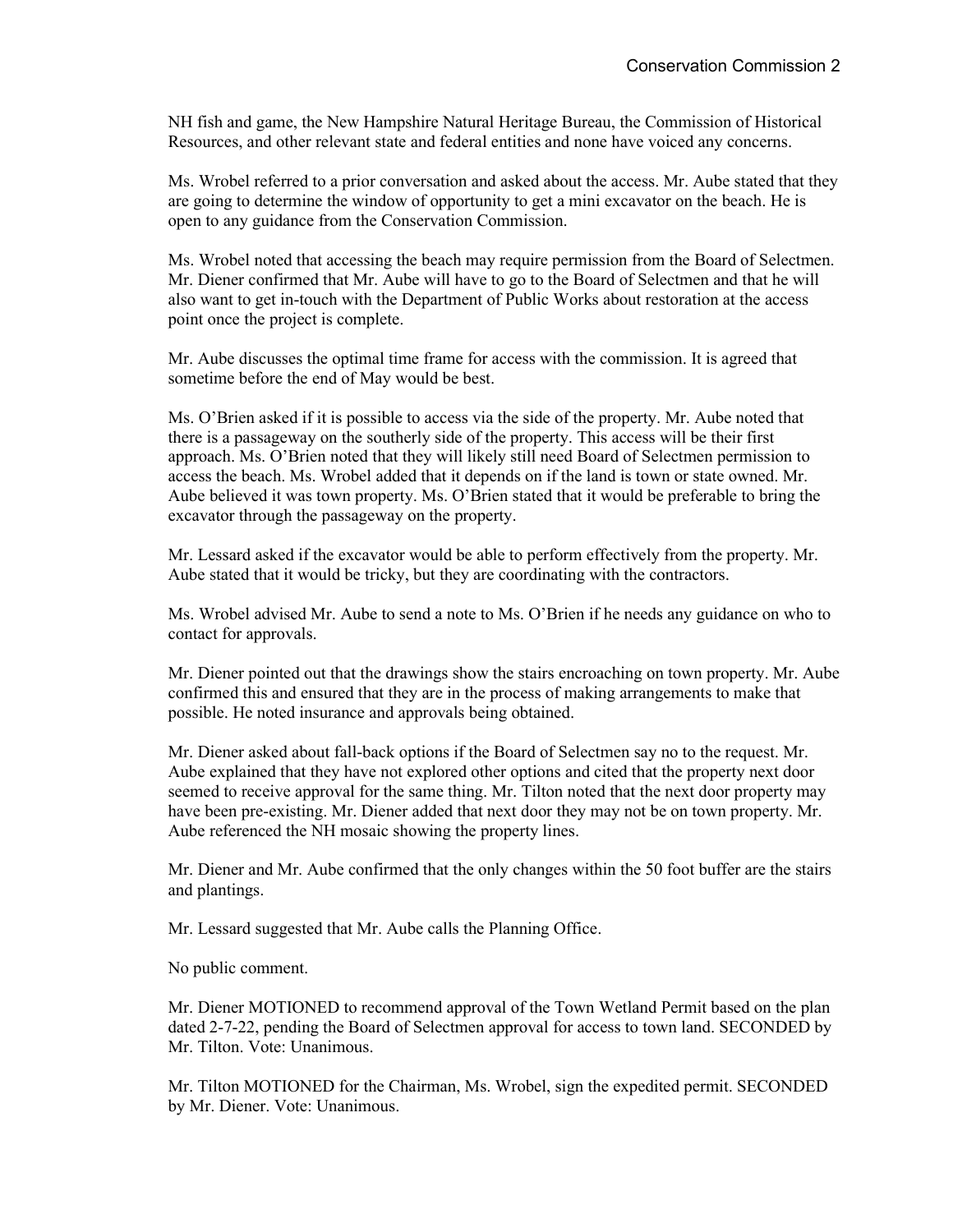Ms. O'Brien asked if the Conservation Commission wants wetland buffer markers included as a stipulation of the permit. The commission determines that one wetland buffer should be used on each side of the house.

### **2. 64 Mooring Drive (22-012) Town Wetlands Permit Applicant: Mary T. Mulligan Living Trust Agent: Corey Colwell, TF Moran Property Owner: Mary T. Mulligan Living Trust**

Mr. Aube spoke for this application. This project proposes to raise the existing structure above the flood elevation and reconstruct the foundation to support the structure. A deck will be added, and the impervious driveway will be replaced with a permeable paver driveway.

Mr. Aube stated that this project is an effort to make the property more resilient. This project poses low environmental impacts which will incur solely within the existing structure. Erosion controls will be installed and monitored during the project.

Mr. Diener asked how high the proposed rear deck would be off the ground. Mr Aube said about two-feet and added that it will be tucked behind the existing dwelling. Ms. O'Brien asked if it would match the elevation of the existing landing. Mr. Aube says yes.

Ms. Wrobel asked if the deck was included in the impervious calculations. Mr. Aube confirmed that it was.

Mr. Diener voiced a concern that the deck extends further towards the water resource than the existing structure. Mr. Aube stated that they feel it is the best way to utilize the space. He noted that the area is currently manicured lawn. Mr. Diener felt that vegetation is better than a deck. Mr. Aube noted that he is not aware of any limitations that prohibit the expansion of a deck towards the resource. He referenced an RSA that allows them to extend up to 12 ft. Mr. Diener reminded Mr. Aube that the town is allowed to be more strict than the state and stated that the Conservation Commission would prefer to prevent any further impact. Mr. Aube noted the recently installed living shore line, robust planting plan, and the net decrease even with the deck extending toward the resource. Mr. Diener acknowledged the work, but noted that encroachments add up. Mr. Tilton agreed with Mr. Diener.

Ms. Wrobel asked if a walkway is being removed. Mr. Aube said yes and noted that they have looked at the concerns about egress and they have been included in the impervious surface calculations.

Ms. O'Brien asked for clarification on the plans. Specifically, sheet C1 notes 7 and 8 and 13B under erosion control notes fertilizer application mentioned, but fertilizer is not allowed within 50 feet of the buffer.

Mr. Aube said he will take a closer look at that. He also asked about the viability of a pervious deck designed so that stormwater could infiltrate it. Mr. Diener likes the concept, but is unsure of the effectiveness. He asked for more information on what would be under the deck. Mr. Aube explained the underlining that would be used and said it would be similar to a pervious walkway.

Mr. Diener asked how deep the water table was. Mr. Aube did not have an exact number, but was confident that it was high. Mr. Diener noted that the water table could also be an issue for the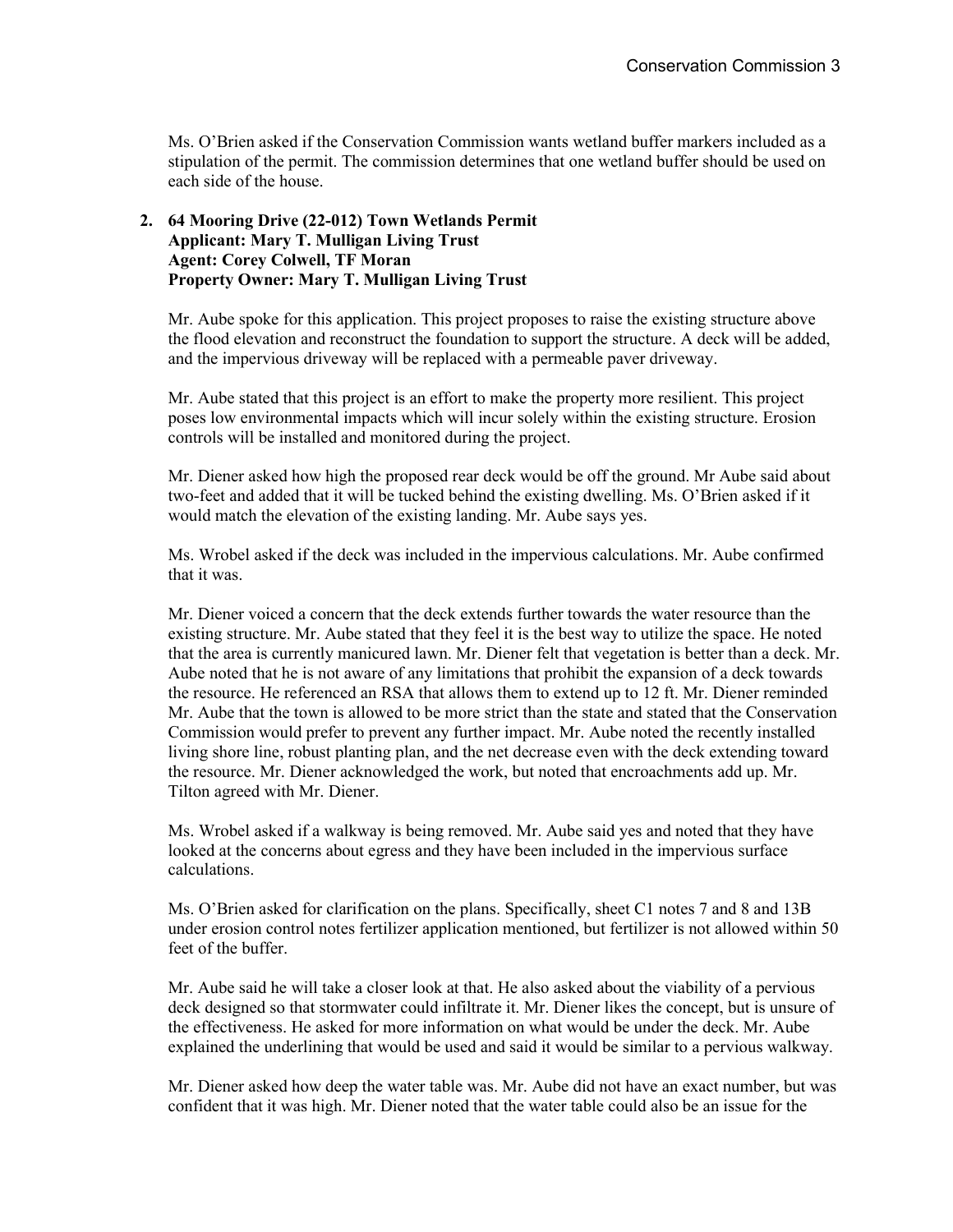pervious driveway.

Ms. O'Brien referenced more notes in the plan. On Sheet C2 there is reference to an infiltration system and stormwater BMPs, but that is not shown on the site plans. Mr. Aube confirms that there are no plans for an infiltration system.

Ms. O'Brien echoes Mr. Diener's concerns about the permeable deck and says that she does not believe there are any ordinances in place that would allow them to consider any deck less than 6 feet of the ground permeable.

No public comment.

Mr. Lessard noted that there was a pervious deck previously installed in-town, the problems that arose had to do with debris falling through the cracks and rendering the ground less permeable. The other issue was that people could put mats over the deck and make the deck impermeable.

Mr. Diener MOTIONED to approve the Town Wetlands Permit with the stipulation that the northeast deck be pulled back to be flush with the home. SECONDED by Mr. Tilton. Vote: Unanimous.

### **3. 67 Mooring Drive (22-013) Town Wetlands Permit Applicant: Edward Miville and Deborah Davis Agent: Corey Colwell, TF Moran Property Owner: Edward Miville and Deborah Davis**

Mr. Aube of TF Moran spoke for this application. This project proposes to impact just over 3000 sq ft to make it more resilient to sea-level rise. It includes adding a first floor for a garage and adding a living space above it. They would like to convert the existing impervious driveway to a pervious paver driveway. The project has relatively low impact and will not disturb any undisturbed natural resources.

Mr. Tilton asked if there are any additional impact permits that they will need to apply for. Mr. Aube confirmed that they will just be going upwards and adding a small deck.

Mr. Diener asked if access would be via stairs up to the rear deck. Mr. Aube confirmed and said the deck would be on the second floor.

#### 7:48 PM Owner, Edward Miville, joins Mr. Aube at the table.

Mr. Diener asked about the new ordinance regarding pervious decks. Ms. Wrobel says that because it is more than 6 feet off the ground it is not an issue.

Mr. Diener asks about the materials that will be used for the driveway. Mr. Aube stated that they will use pervious asphalt. Mr. Diener voiced confusion regarding a difference in materials cited on the plan, which references pervious concrete. Mr. Aube said that he thought the issue may be carried over from another plan, and he will check into that.

Mr. Lessard reminded Mr. Aube that they will need to get a driveway permit.

Ms. O'Brien asked about an infiltration system show on the plans. Mr. Aube confirmed that there will not be an infiltration system. Ms. O'Brien asked that the plan be updated.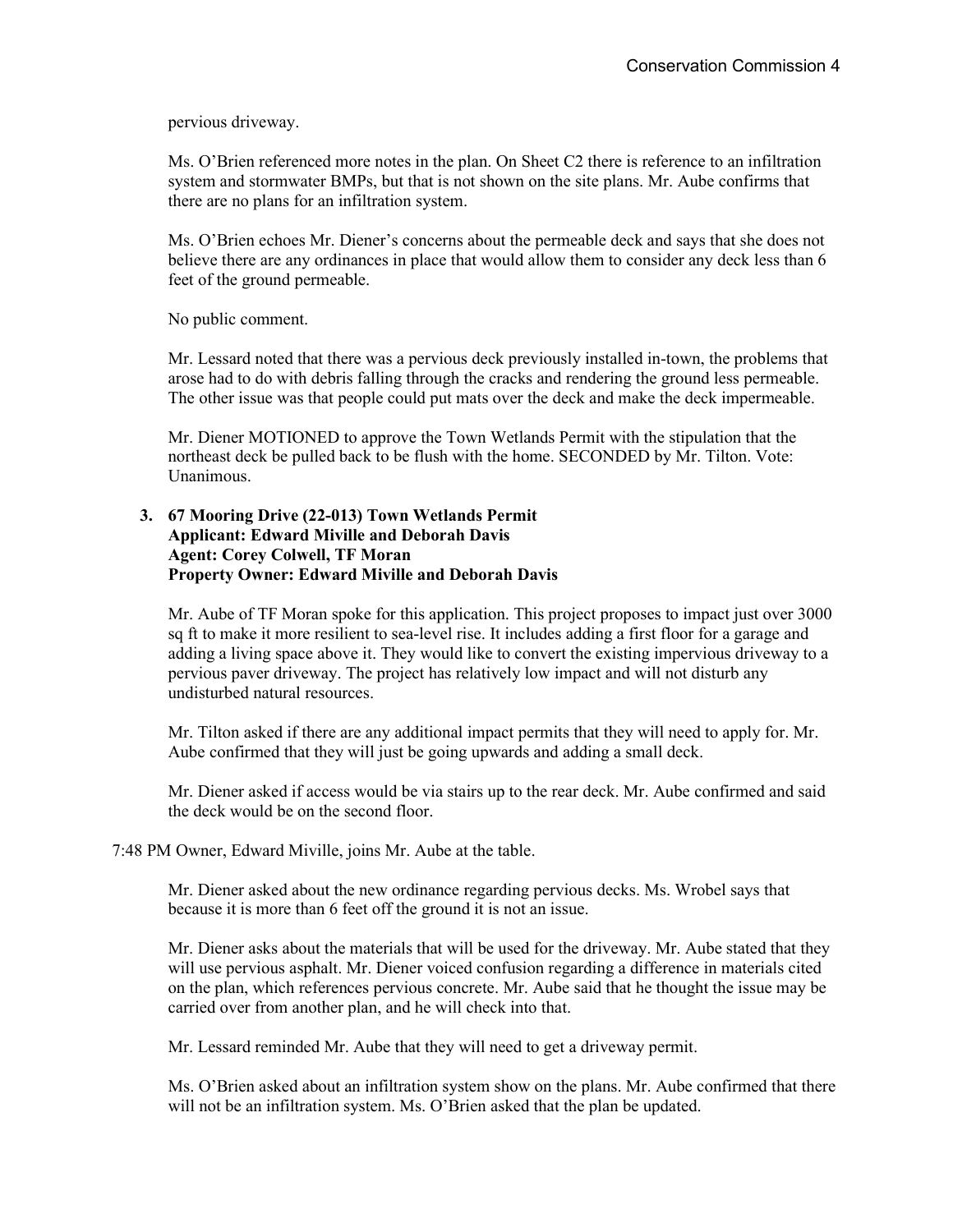No public comment.

Mr. Tilton MOTIONED to recommend a Town Wetland Permit be granted for 67 Mooring Drive. SECONDED by Mr. Diener. Vote: Unanimous.

# **4. 28 Nor'East Lane NHDES Standard Dredge & Fill Applicant: Sweet Nectar LLC (Michael Kettenbach) Agent: Sergio Bonilla PWS, CWS, CESSWI Property Owner: Sweet Nectar, LLC ( Michael Kettenbach)**

Mr. Bonilla spoke on behalf of this application. This project proposes to rehabilitate the singlefamily dwelling to a single-family dwelling.

Mr. Bonilla notes that Montauk daisies were discussed in the walk through. The impervious area will be converted to pervious. The home will be shifted back 1 foot from the reference line. They have included a robust planting plan and want to work with the commission. Mr. Bonilla emphasizes that they can revise the planting plan if the commission wants that.

Ms. Wrobel clarified that the project will involve taking the entire house down to build a new one.

Ms. O'Brien asked about elevation. Mr. Bonilla said that they will elevate the structure on piles to become FEMA compliant. He noted that they have had positive feedback from NHB (?). They will use Silt Socks for erosion control. There will be pervious paver conversions and patio conversions. The deck will be converted to pervious pavers.

Mr. Lessard asked about Montauk daisies and the possibility of more indigenous grasses within the area of the marsh. Mr. Bonilla said they would use more beach grass and more sand.

Mr. Diener asks about the infiltration trenches shown on the plan on the street side of the house. Mr. Bonilla confirms that they will be there and all of the water will flow to that side of the house.

No public comment.

Mr. Tilton MOTIONED to not oppose the Standard Dredge and Fill NHDES permit. SECONDED by Mr. Diener. Vote: Unanimous.

# **5. 97 Drakeside Rd NHDES Standard Dredge and Dill Applicant: 95 Drakeside Realty, LLC Agent: Jason Aube, TFMoran Property Owner: 95 Drakeside Realty, LLC**

Mr. Aube spoke on this application. This project proposes to permanently impact 2,039 sqft of the Undeveloped Tidal Buffer Zone for the purpose of regrading and land clearing associated with the construction of a new residential dwelling and accessory structures within the Protected Shoreland and beyond the limits of the Tidal Buffer Zone.

This project meets the standards of the Shoreline Protection Act. A stormwater management plan is proposed and they have done their best to stay out of the Tidal Buffer Zone.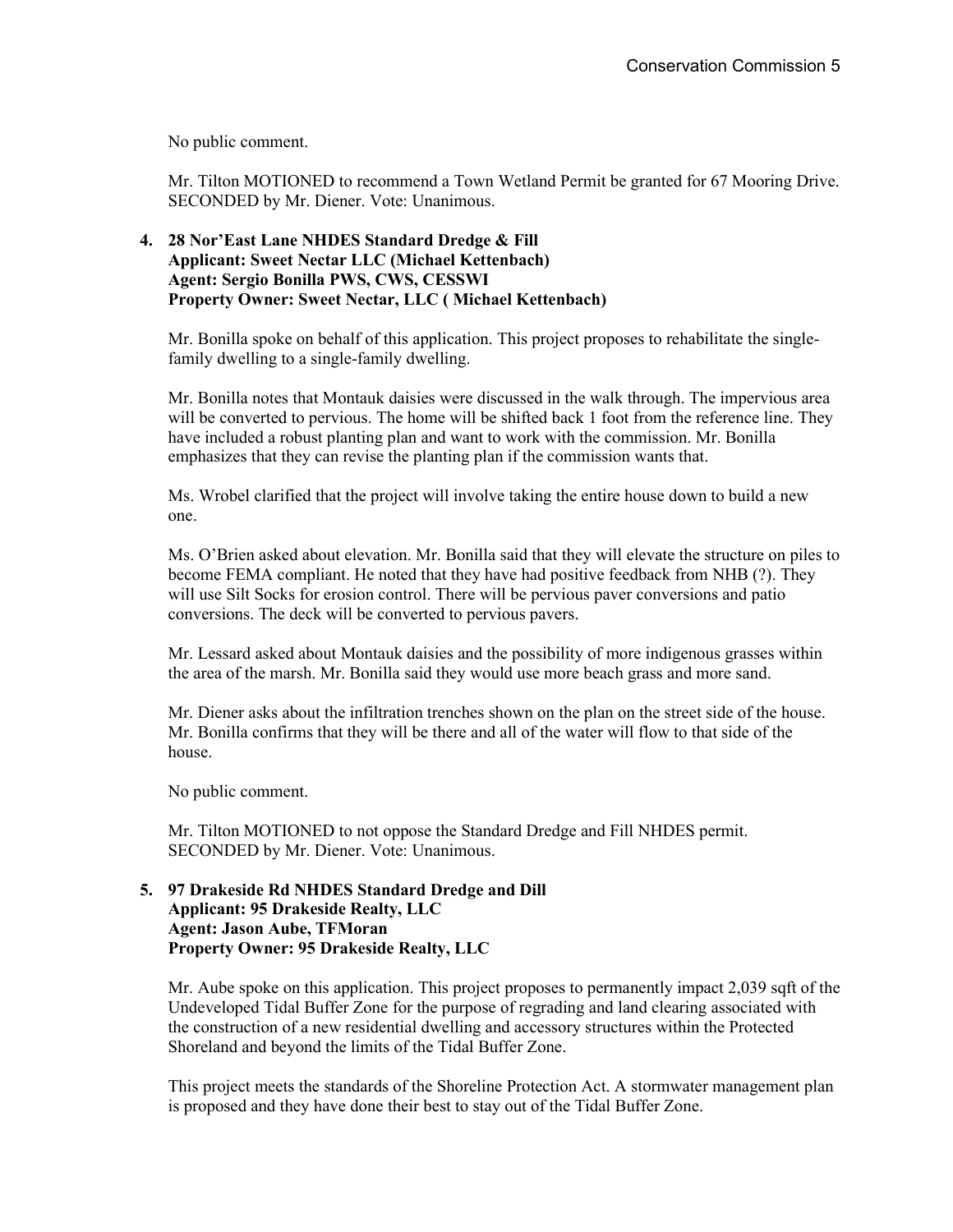Ms. Wrobel asked for a description of the stormwater management plan. Mr. Aube explained that it would be a dry well. Stormwater from the roof would be directed to the area.

Mr. Diener asked where the dry well is on the plan. Mr. Aube pulled out the plan, but could not find the dry well. Mr. Aube realized he made a mistake and explained that the dry well was included on the original plan, but they have since revised the impervious surface to 18.8% and are no longer required to incorporate stormwater management.

Mr. Diener asked about the shed and deck at the top of the neighboring property. Mr. Aube noted that the structures will be removed as a condition of the sub-division.

Mr. Lessard asked if the house is in the same location on the plan as when the subdivision was approved. Mr. Aube said there were 3 or 4 different concepts proposed.

Ms. O'Brien asked about the town GIS and where the property line is relative to the sports complex building and the subdivision. Mr. Aube said he walked the property extensively and was mindful of the structures that straddled the property line. The structures were pretty close.

Mr. Diener MOTIONED to not oppose the NHDES Standard Dredge and Fill permit. SECONDED by Mr. Tilton. Vote: Unanimous.

### **V. Appointments (8:21 PM)**

#### **1. Keith Lessard to Review Batchelder Pond Parking Area Repairs**

Mr. Lessard reviewed the project that the Hampton School District would like to take on. They would like to repair the parking lot, install a silt fence along the edge on the pond and stream side of the parking lot, and install fence or large rocks on the corner and entrance to the foot bridge. The goal would be to eliminate large ponding of water in the parking area and to reduce the Uturning or large trucks and equipment that may have caused the ruts. It would be a volunteer project.

The commission discussed if this project would need a permit or not. The consensus is that it likely won't need a permit.

Mr. Diener asked if silt fence would be permanent enough for the project. Mr. Lessard explained that he would use it as a starting point and hope to get other people to donate gifts later to improve it.

Mr. Tilton said that the Silt Sock will probably look better than other options and it would allow things to grow through it. Mr. Lessard noted that silt sock would require more fundraising.

Ms. O'Brien noted that she would like to see boulders, but there are not any there already.

Mr. Lessard added that black fence is highly visible and long lasting. It also is not a tripping hazard. Mr. Diener voice a concern that silt sock would be too low.

Mr. Lessard acknowledged that the superintendent, Lois Costa, has suggested hay bales, but they are extremely expensive right now.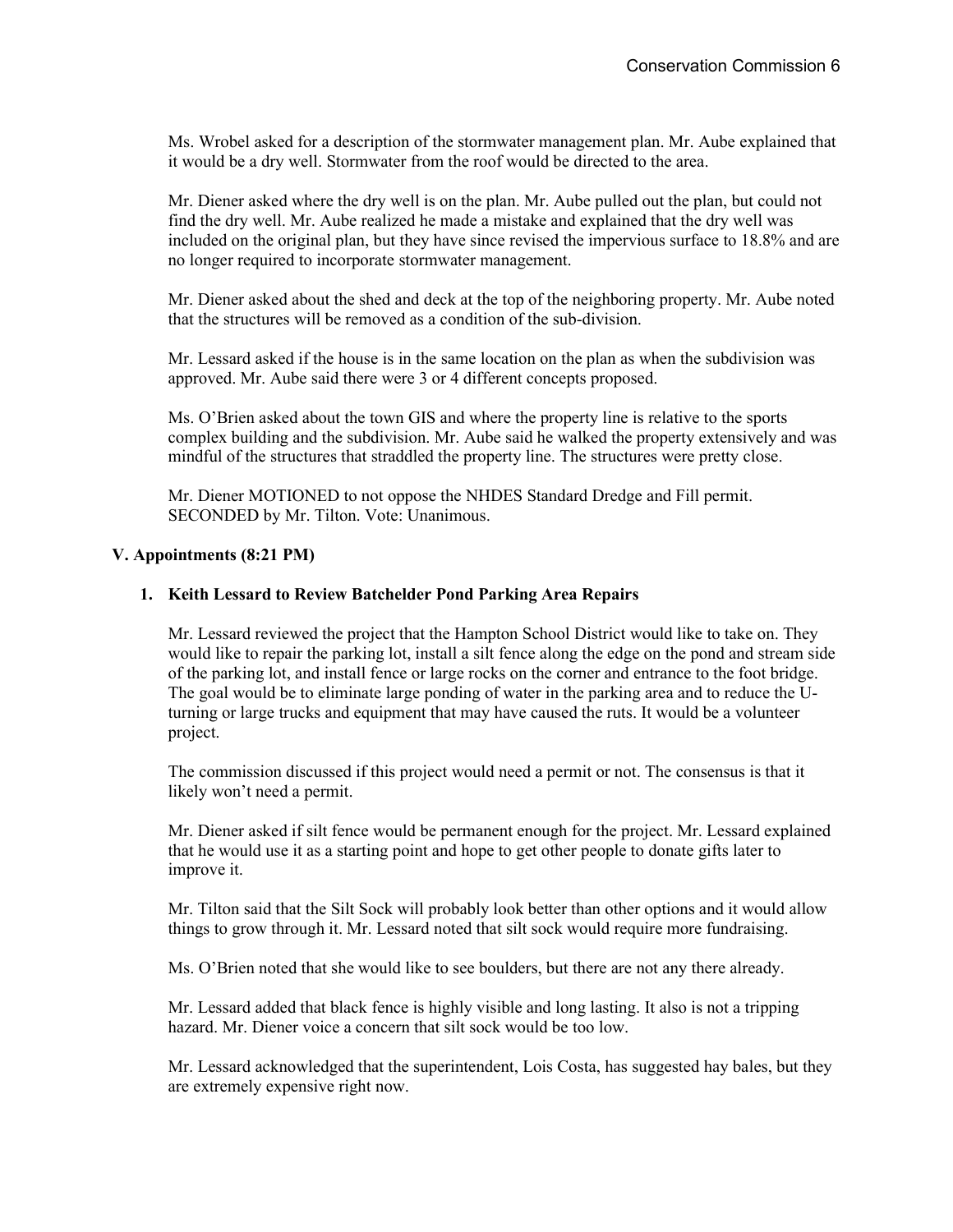Mr. Diener said that he is in support of this project and would encourage them to put up a barrier that is both effective and affordable.

Ms. O'Brien asked if they are planning to put up any signage. Mr. Lessard liked the idea and noted that the project would result in more use from fifth graders. Ms. Wrobel added that if they put up signage, it would be nice to have some educational signs. Mr. Lessard agreed and asked for assistance from the commission to put together language for the signs.

Mr. Diener asked if they have spoken to the Department of Public works about materials they could provide. Mr. Lessard confirms that he has, but unfortunately they do not currently have anything they can offer.

### **VI. New Business (8:38 PM)**

### **1. 41:14a Proceedings Release of Town Owed Deed Restrictions on Formerly Leased Land 843 Ocean Blvd.**

Ms. Wrobel asked if there are any wetlands associated with this property. Ms. O'Brien said no and explained that it is outside of the Wetland Conservation District.

Ms. Wrobel MOTIONED to write a letter saying that the Conservation Commission does not oppose this. SECONDED by Jay. Vote: Unanimous.

### **2. Annual Maintenance Review for all Conservation Properties**

Ms. O'Brien explained that there was about \$16,000 left in the budget from last year. She asked how the commission would like to use that money. She mentioned that the town forest has a broken post and sign at the Jonty's Lane entrance.

Mr. Diener thought the gate post was an issue for the DPW.

Mr. Tilton added that he would like to see the parking spots reworked. He finds them hazardous. He suggested that they ask Public Works for their opinion on how to fix it.

Ms. O'Brien clarifies that the broken sign is at White's Lane, not Jonty's Lane. Mr. Tilton suggested replacing the wooden sign with a metal sign for more durability. Mr. Tilton also suggested consolidating information that is currently presented across multiple signs.

Ms. Wrobel suggested revisiting an issue at the Victory Garden that the DPW was unable to help with previously. This would involve removing some dead trees and adding another plot. Ms. O'Brien said they could also beautify the area. Mr. Tilton noted that the project could pay for itself if the increase plot prices. Mr. Diener suggested looking into what other towns charge for victory garden plots. Ms. O'Brien noted that she knows of other towns that charge a lot more for plots.

Ms. Wrobel noted that when they have an intern there may be new issues they become aware of. She suggested setting some of the money aside for any new issues that come up. The consensus was that any new issues that are identified could be addressed the following year.

Mr. Diener asked if the commission would like to continue to hire the company that has mowed the land at Ice Pond for the last 5 years. The commission agrees that they should continue to hire them. Mr. Diener will arrange it and they will send Ms. O'Brien the invoices.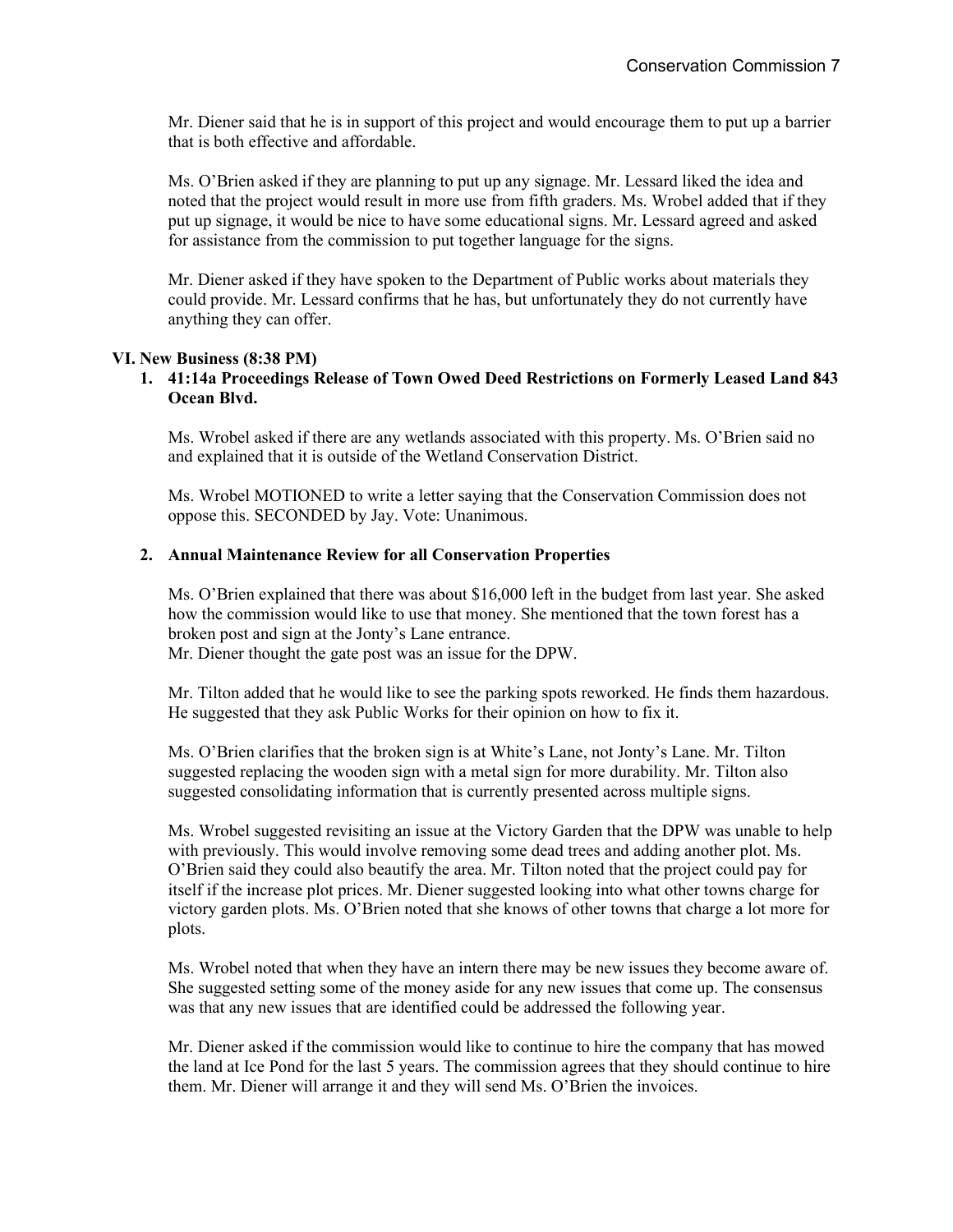Mr. Diener suggested costing out the potential projects and then deciding on one.

Ms. O'Brien suggested increasing signage throughout the conservation lots. She asked how that would work with easement properties. Mr. Diener said that properties with easements would need to be coordinated with the property owners.

Ms. O'Brien suggested using signs to identify wetlands throughout the town. She is looking into grants that could facilitate this. Mr. Tilton noted that he hasn't seen towns do that.

Ms. Wrobel added that the Fuller Grant becomes available in May and it supports green projects in coastal New Hampshire.

### **3. Chat Update**

Mr. Diener gives the CHAT update.

CHAT is currently trying to identify funding mechanisms for a variety of different projects to build coastal hazard resilience in Hampton. Eventually the goal is to make a recommendation to the town for a Capital Improvements Plan or other funding mechanism for resistance or coastal hazards projects.

Ms. Wrobel asked for examples of projects. Mr. Diener gave examples like replacing the culvert along High Street and acquisition of properties on the marsh.

Ms. Wrobel asked if CHAT would attempt to fund managed retreat. Mr. Diener no, because there is already the FEMA mechanism in place and CHAT doesn't have the capacity to manage a project like that. They will likely help the town and residents apply for retreat funding.

Ms. O'Brien stated that CHAT is more focused on the adaptation and mitigation projects. Ms. Wrobel added that in Harvard county they did get involved with helping to fund retreat.

#### **4. Town Forest and Victory Garden Subcommittees**

Ms. Wrobel asked the commission if they can legally create subcommittees. It would be helpful for communication to have a subcommittee for the Victory Garden and the Town Forest.

Mr. Tilton confirmed that they can create subcommittees. Mr. Diener added that he believes the subcommittee just needs to report to someone on the Conservation Commission.

Ms. O'Brien noted that there is a season opening meeting for the Victory Garden on April 19th and she will talk to some people about a subcommittee at that meeting.

Ms. Wrobel asked about the Town Forest having a subcommittee also. Mr. Diener said that the people who live nearby are paying attention to the area. He feels that if they join a subcommittee they can keep an eye on the property. Mr. Tilton added that the property has marked trails and off-trail activity has not been a problem, biking is the issue. When a trail map is put up and says what is and isn't allowed, it becomes a lot easier to enforce.

Ms. Wrobel said that they just need to get a trail map up, hopefully this year. Ms. O'Brien said that there are groups that can help establish the trails. Mr. Tilton said that one has been marked off.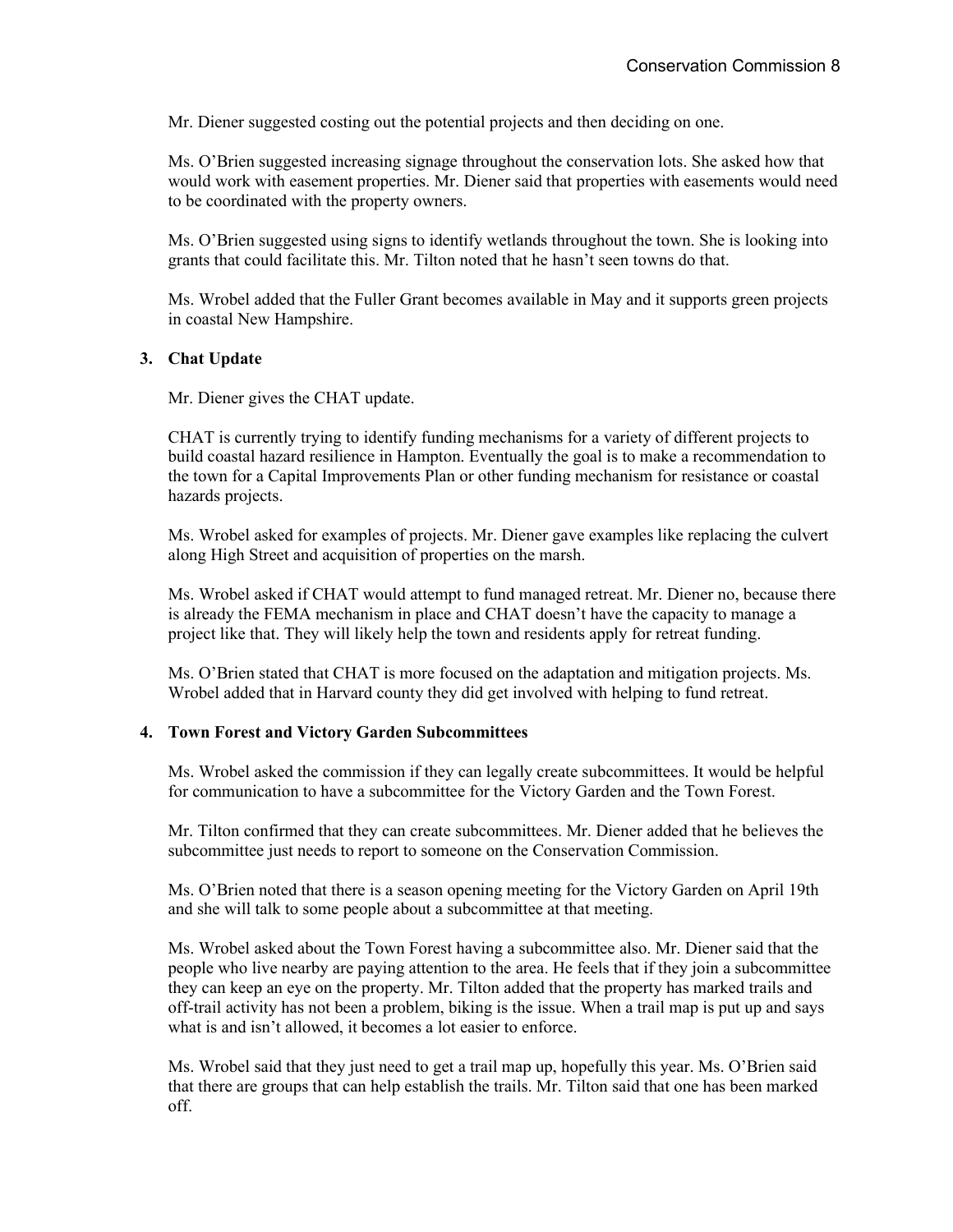Mr. Diener suggested getting the Boy Scouts involved with an Eagle Scout project. Ms. O'Brien noted that the Town Forest is tricky because some of the land in there is privately-owned.

# **VII. Old Business 9:08 PM**

### **1. Barkley Property**

Ms. Wrobel gave an update

- SELT put out an RFP for a property survey out with four companies to be done by August.
- They are working to get the house and the two acres separated.
- A hazardous waste survey is planned for no later than June.
- Hoping to close by the end of September. The latest being December.
- SELT will establish contact with the attorney.
- Mr. Diener got the letter from Aquarion for the \$5000 donation.

### **2. Standard Stipulations**

Postponed to the April meeting due to time.

# **VIII. Conservation Coordinator and Chair Update (9:12 PM)**

For Brianna to assume the full-time position she had to write a letter to the chair expressing her interest. Ms. Wrobel has to accept her letter of interest and formally offer the full-time position. HR helped Ms. Wrobel draft a letter to accept Ms. O'Brien's letter and Ms. O'Brien will assume the full-time position as of April 1st.

Ms. O'Brien gave an update on Liberty Lane:

- The pre-application meeting took place a few weeks ago.
- The closer the town's mitigation requirements align with the state's, the more the town will get out of it.
- The state will be looking for mitigation. If the mitigation is to be land protection, based on the presented concept design it would need to equal 60 acres.
- If the land was protected it would have to be held in a conservation easement. They would not be looking for recreational land. If land already has a trail, that is OK, but DES is specifically looking for a mitigation easement and to have a third party right of enforcement.
- The state is not in favor of building a pond.
- More meetings will be held and the applicant does not currently have any more information.

Mr. Tilton asked about public access to the protected mitigation land. Ms. O'Brien stated that she believes there would be no public access. Ms. Wrobel asked Ms. O'Brien to follow up for more details on what it entails.

Ms. Wrobel noted that the list was sent into the ARM for projects. Ms. Wrobel and Ms. O'Brien have looked through to see if there are any projects that would align us with the state. They will start putting pricing on the projects that are the best fit. .

Mr. Fox stated that a good understanding of the ARM process is critical.

Mr. Diener asked if the 60 acres can be a combination of purchased and donated land. Ms.